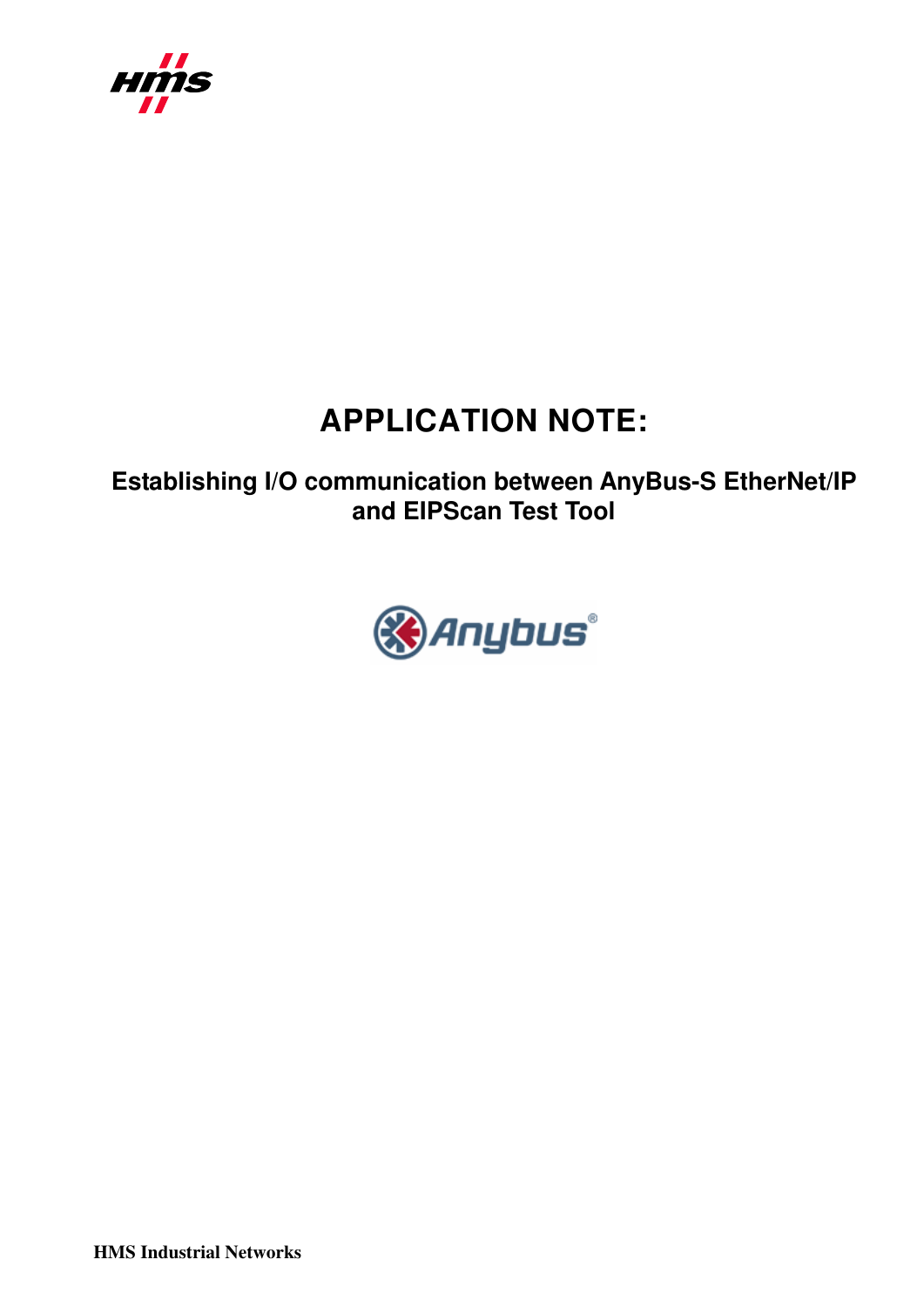## **Revision Notes**

| Date:      | <b>Revision:</b> | Notes:                | Responsible    |
|------------|------------------|-----------------------|----------------|
| 2003-04-18 | 0.10             | Document created      | Joakim Wiberg  |
| 2003-07-30 | 0.20             | <b>Updated layout</b> | Joakim Wiberg  |
| 2007-07-25 | 2.0              | Revision              | Thorbjörn Palm |

## **Abbreviations**

| -<br>$  -$ | $\mathbf{r}$<br>m<br><b>OOI</b><br>$\sim$<br>est<br>-<br>ЯΓ |
|------------|-------------------------------------------------------------|
|            |                                                             |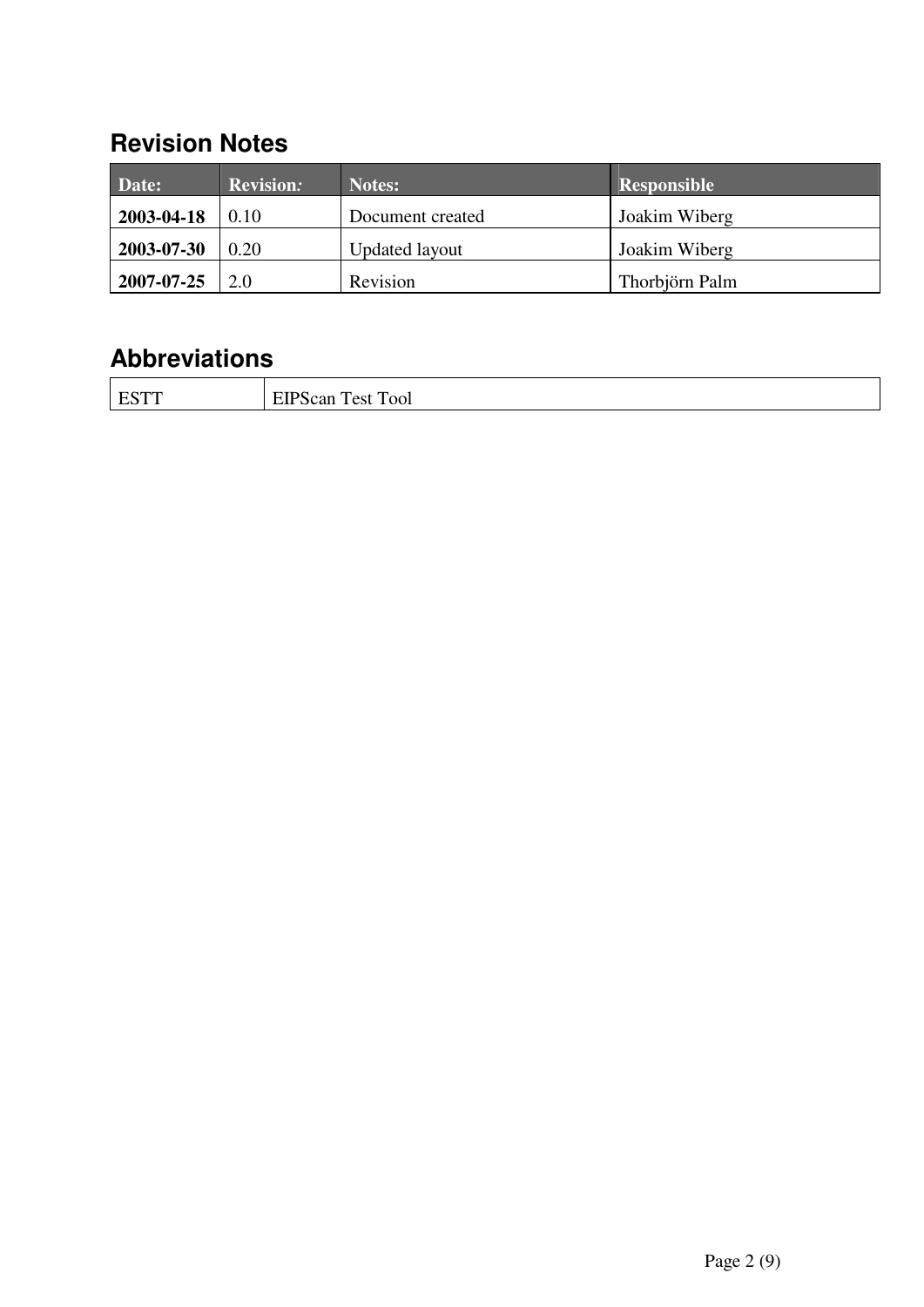#### **1. System configuration overview**

This is an example on how to configure the Anybus-S Slave module to connect with EtherNet/IP Scan Test Tool from Pyramid Solutions. It is possible to use this document as a guide on how to set up any "generic" EtherNet/IP module from HMS under EtherNet/IP Scan Test Tool, ESTT.

This application note assumes that ESTT are installed and working correct.

The ESTT is set up to read and write 32 bytes of I/O data from and to the Anybus-S Slave module.

#### **2. Configure the ESTT**

Add the Anybus-S Slave module to the configuration in the ESTT. Start by right click in the "network" area, and select "Add Device".

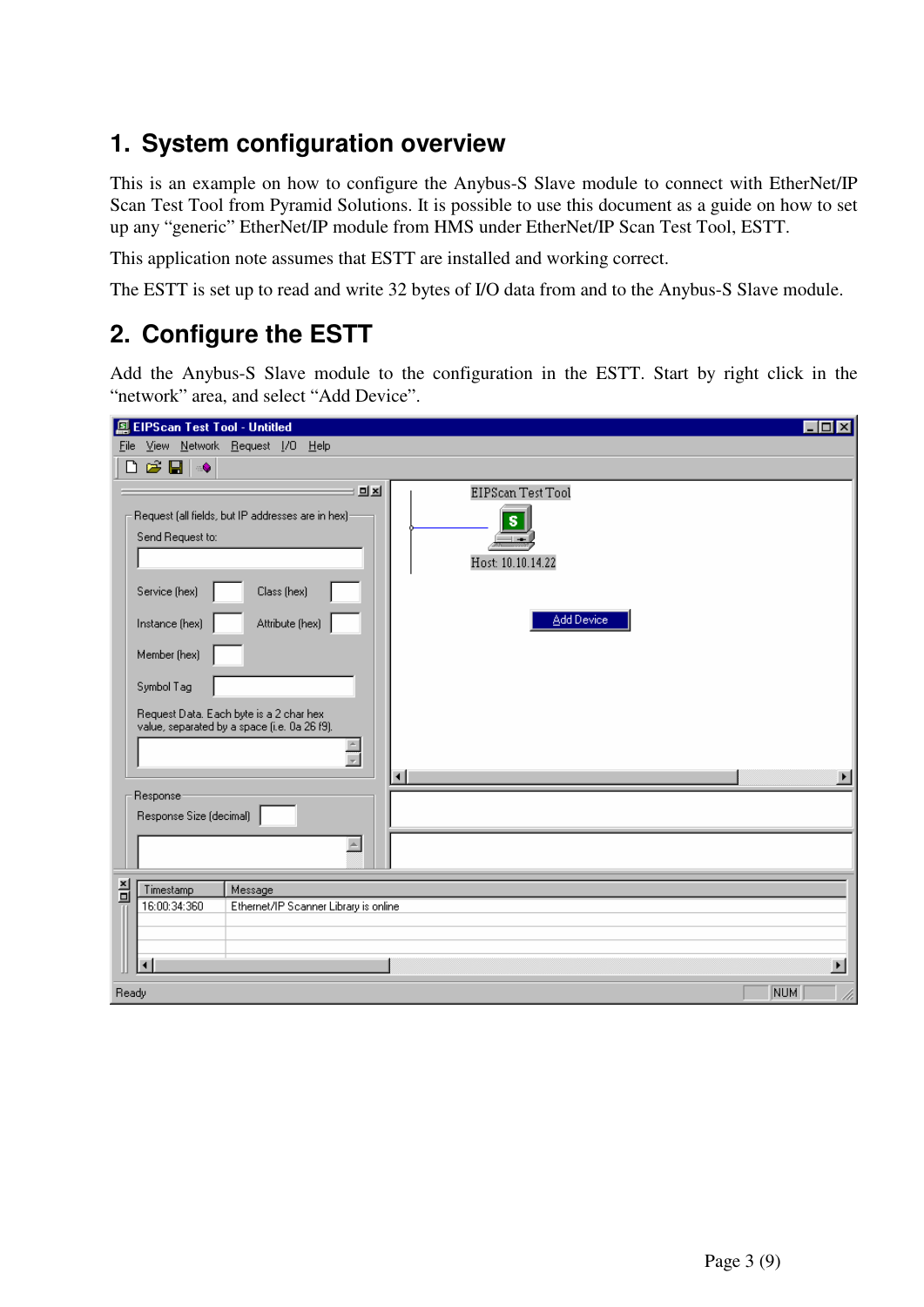Now a dialogue window will appear. In this dialogue window the IP address of the Anybus-S Slave module shall be entered, here 10.10.14.225 is used.

| <b>Add New Device</b> |              |        |
|-----------------------|--------------|--------|
| <b>IP Address</b>     | 10.10.14.225 | ΠK     |
|                       |              | Cancel |
|                       |              |        |

The Anybus-S Slave module will now occur in the "network" area.

| <b>图 EIPScan Test Tool - Untitled</b>                                                                                                                                                                                                                                                  | $\overline{z}$ $\overline{z}$ $\overline{z}$ $\overline{z}$                                                                  |
|----------------------------------------------------------------------------------------------------------------------------------------------------------------------------------------------------------------------------------------------------------------------------------------|------------------------------------------------------------------------------------------------------------------------------|
| View Network Request I/O Help<br><b>Eile</b>                                                                                                                                                                                                                                           |                                                                                                                              |
| G U<br>ہ<br>- 0                                                                                                                                                                                                                                                                        |                                                                                                                              |
| <b>미지</b><br>Request (all fields, but IP addresses are in hex):<br>Send Request to:<br>Service (hex)<br>Class (hex)<br>Attribute (hex)<br>Instance (hex)<br>Member (hex)<br>Symbol Tag<br>Request Data. Each byte is a 2 char hex<br>value, separated by a space (i.e. 0a 26 f9).<br>Ē | EIPScan Test Tool<br>$\overline{\mathbf{s}}$<br>س ا<br>Host: 10.10.14.22<br>Ethernet HMS AnyBus Board<br>mmm<br>10.10.14.225 |
| Responser<br>Response Size (decimal)<br>$\triangleq$                                                                                                                                                                                                                                   | $\left  \cdot \right $                                                                                                       |
| <u>레</u><br>Message<br>Timestamp<br>16:00:34:360<br>Ethernet/IP Scanner Library is online<br>∢                                                                                                                                                                                         | $\blacktriangleright$<br>NUM                                                                                                 |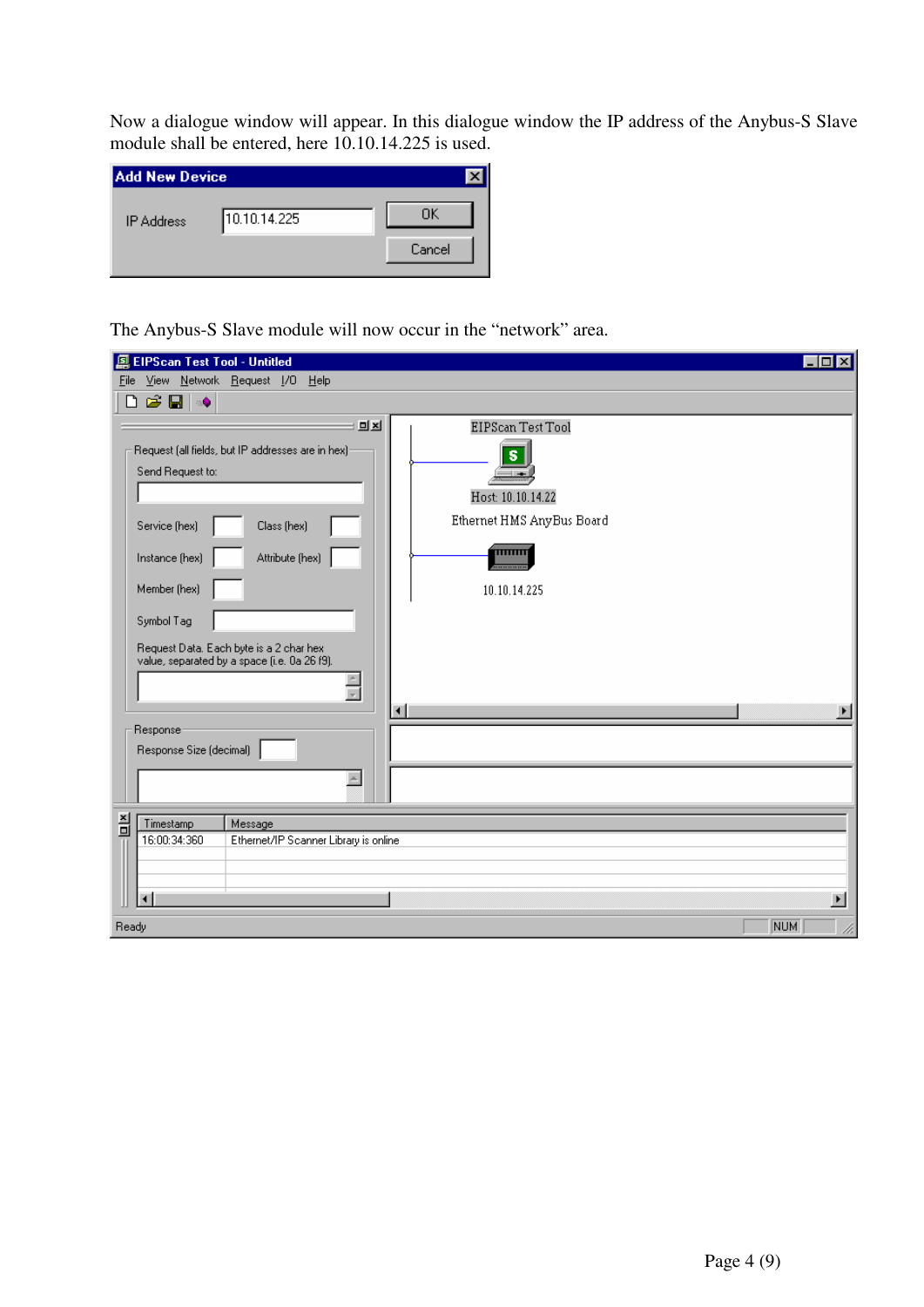| <b>EIPScan Test Tool - Untitled</b><br>回                                                                                                                                                                                                                                                                                                                                                                                                                                                                                    | - 10                  |
|-----------------------------------------------------------------------------------------------------------------------------------------------------------------------------------------------------------------------------------------------------------------------------------------------------------------------------------------------------------------------------------------------------------------------------------------------------------------------------------------------------------------------------|-----------------------|
| View Network Request I/D Help<br>Eile<br>G H<br>٦<br>一番                                                                                                                                                                                                                                                                                                                                                                                                                                                                     |                       |
| <u>미지</u><br>EIPScan Test Tool<br>Request (all fields, but IP addresses are in hex):<br>s<br>Send Request to:<br>Host: 10.10.14.22<br>Ethernet HMS AnyBus Board<br>Service (hex)<br>Class (hex)<br>Attribute (hex)<br>Instance (hex)<br>Remove Device<br>Add I/O Module<br>Member (hex)<br>10.10<br><b>Add Connection</b><br>Symbol Tag<br>Remove Connection<br>Request Data. Each byte is a 2 char hex<br>Start Class1 Auto Test<br>value, separated by a space (i.e. 0a 26 f9).<br>Stop Class1 Auto Test<br>$\frac{1}{2}$ |                       |
| $\blacksquare$<br>Response<br>Response Size (decimal)<br>$\triangleq$                                                                                                                                                                                                                                                                                                                                                                                                                                                       |                       |
| <u>레</u><br>Timestamp<br>Message<br>16:00:34:360<br>Ethernet/IP Scanner Library is online                                                                                                                                                                                                                                                                                                                                                                                                                                   | $\blacktriangleright$ |
| Ready                                                                                                                                                                                                                                                                                                                                                                                                                                                                                                                       | <b>NUM</b>            |

Right click on the Anybus-S Slave module and select "Add Connection".

A new dialogue window will now occur; it contains six property pages used to set up the connection. In the first page it's possible to select connection and transport type. To reduce the network load the setting for "Target -> Originator" have been changed from "Multicast" to "Point To Point", the rest are left unchanged.

| <b>Add Connection</b>                                   |                                                                 |                                  |
|---------------------------------------------------------|-----------------------------------------------------------------|----------------------------------|
| Type                                                    | Data Size   Rate   Trigger   Destination   Priority             |                                  |
| Connection Type:<br>$\mathbf{F}$ Class 1<br>$C$ Class 3 | Transport Type:<br>Originator -> Target<br>Target -> Originator | Point To Point<br>Point To Point |
|                                                         |                                                                 |                                  |
|                                                         | OΚ                                                              | Cancel<br>Apply                  |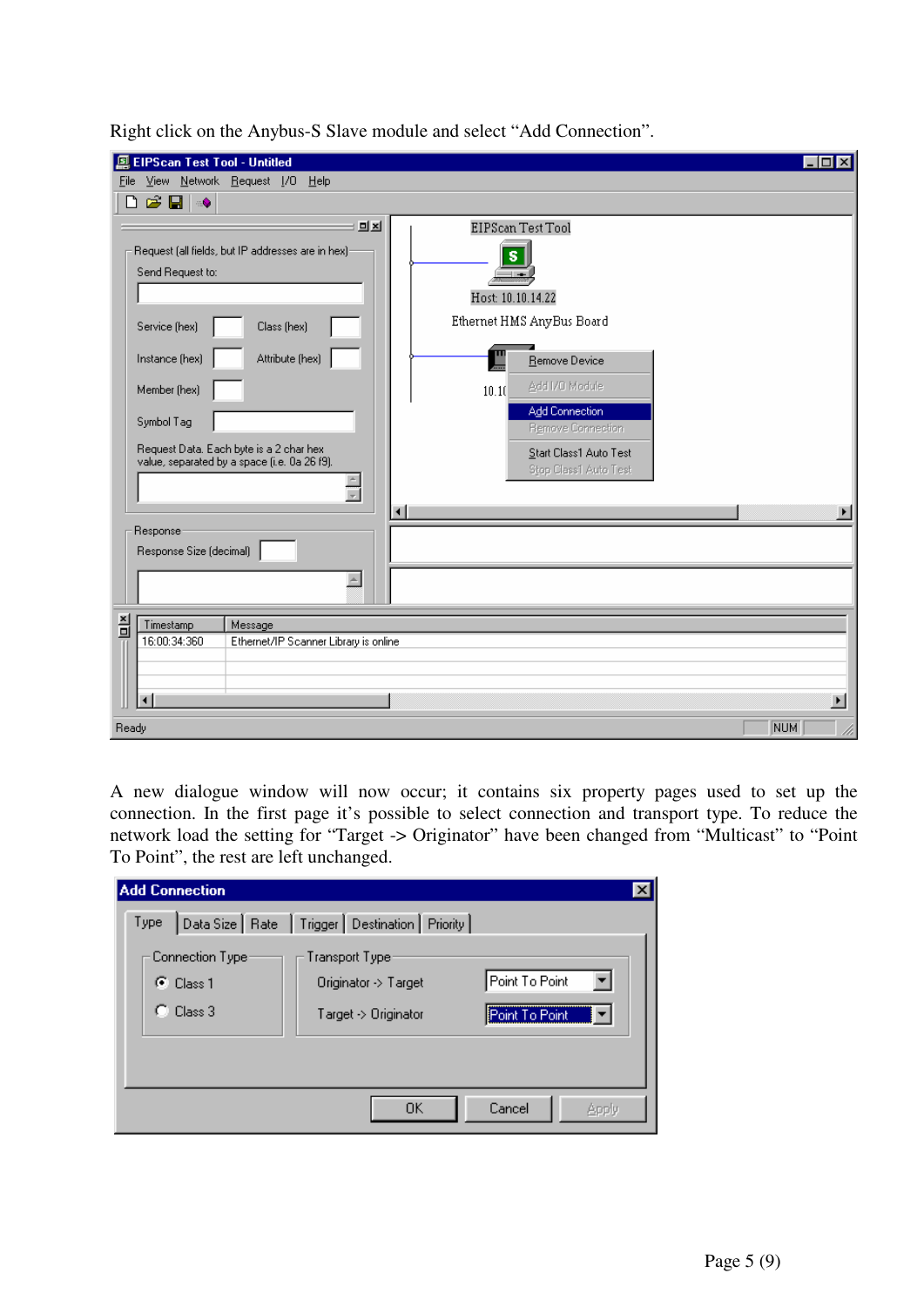The second tile contains the data sizes; here we use 32 bytes in each direction since this is how the module was initiated.

| <b>Add Connection</b><br>×                                                   |
|------------------------------------------------------------------------------|
| Data Size   Rate   Trigger   Destination   Priority  <br>Type                |
| Originator->Target<br>Data Size 32<br>$\overline{\boxtimes}$ Run/Idle Header |
| Target->Originator<br>Data Size<br> 32 <br>Film/Idle Header                  |
| OΚ<br>Cancel<br>Apply                                                        |

The "Rate" tile holds the RPI (requested packet interval), this is how often data will be produced and consumed (in ms).

| <b>Add Connection</b>                                      | × |
|------------------------------------------------------------|---|
| Type   Data Size   Rate   Trigger   Destination   Priority |   |
| Packet Rate in milliseconds<br>100<br>Originator -> Target |   |
| Target -> Originator<br>100                                |   |
|                                                            |   |
| ΟK<br>Cancel<br>Applu                                      |   |

In the "Trigger" tile the transport trigger and the timeout multiplier are selected. The Anybus-S Slave module only supports "Cyclic" triggers. The timeout are set to the default value of 16.

| <b>Add Connection</b>     |                                  |  |
|---------------------------|----------------------------------|--|
| Data Size   Rate<br>Type  | Trigger   Destination   Priority |  |
| <b>Transport Trigger</b>  | Cyclic,                          |  |
| <b>Timeout Multiplier</b> | 16                               |  |
|                           |                                  |  |
|                           | 0K<br>Cancel<br>Annlu            |  |

The "Destination" tile is used to set up the connection points in the Anybus-S Slave module. The ESTT is to by default display the correct connection points, make sure that the connection points are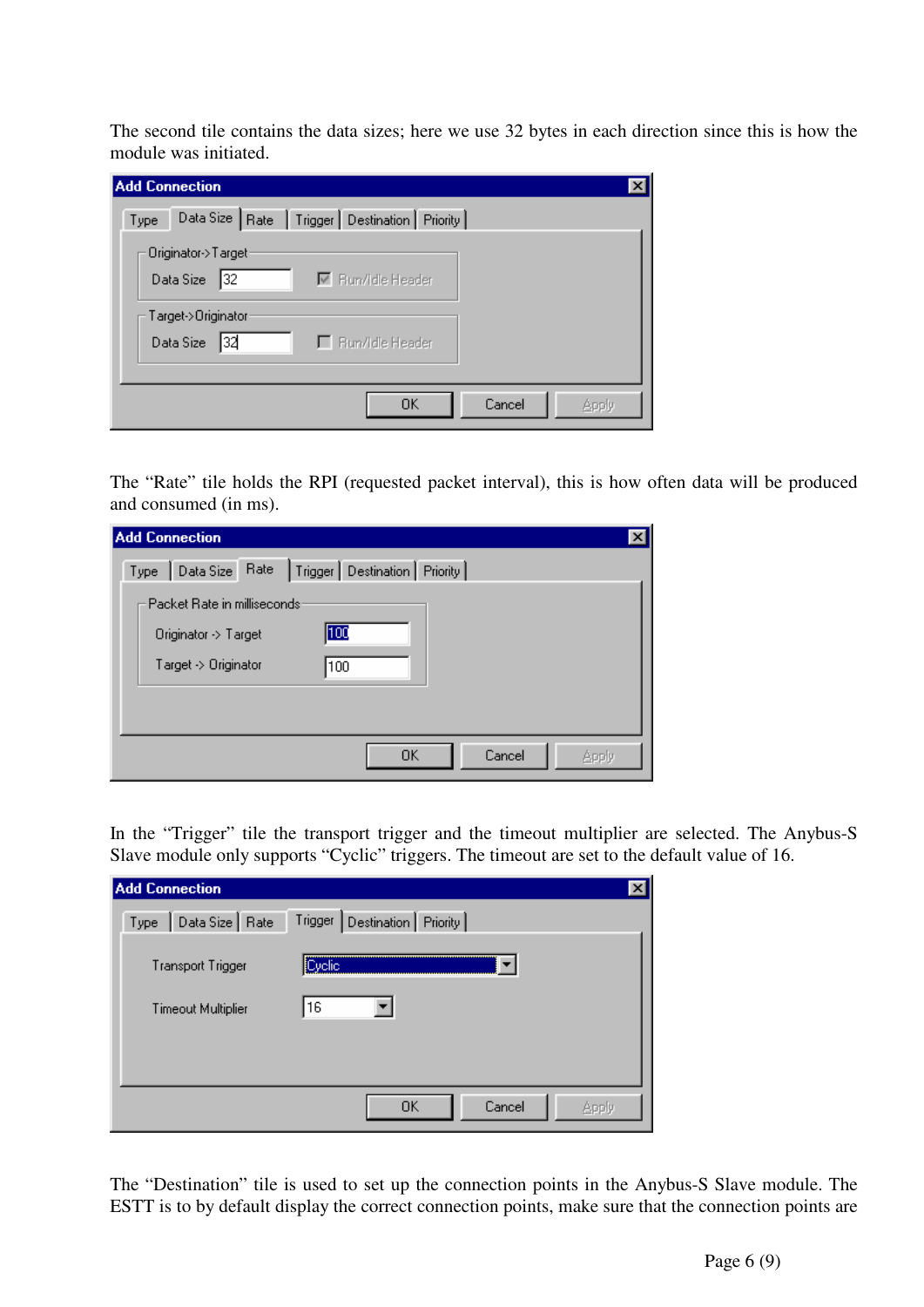configured as below. Adjust the connection points if they do not match what is stated in the manual for the product.

| <b>Add Connection</b>                         |              |
|-----------------------------------------------|--------------|
| Type   Data Size   Rate   Trigger Destination | Priority     |
| Configuration Connection Instance             | ß            |
| Originator->Target Connection Point           | 150          |
| Target->Originator Connection Point           | 100          |
| Connection Tag                                |              |
|                                               |              |
|                                               | OΚ<br>Cancel |

In the "Priority" tile it is possible to set the priority of the connection, for the moment the ABS only supports "Scheduled". Now press "OK" and the connection will be opened.

| <b>Add Connection</b> |                                                            | ×     |
|-----------------------|------------------------------------------------------------|-------|
|                       | Type   Data Size   Rate   Trigger   Destination   Priority |       |
|                       |                                                            |       |
| Originator -> Target  | Scheduled                                                  |       |
| Target -> Originator  | Scheduled                                                  |       |
|                       |                                                            |       |
|                       |                                                            |       |
|                       |                                                            |       |
|                       | <b>OK</b><br>Cancel                                        | Apply |
|                       |                                                            |       |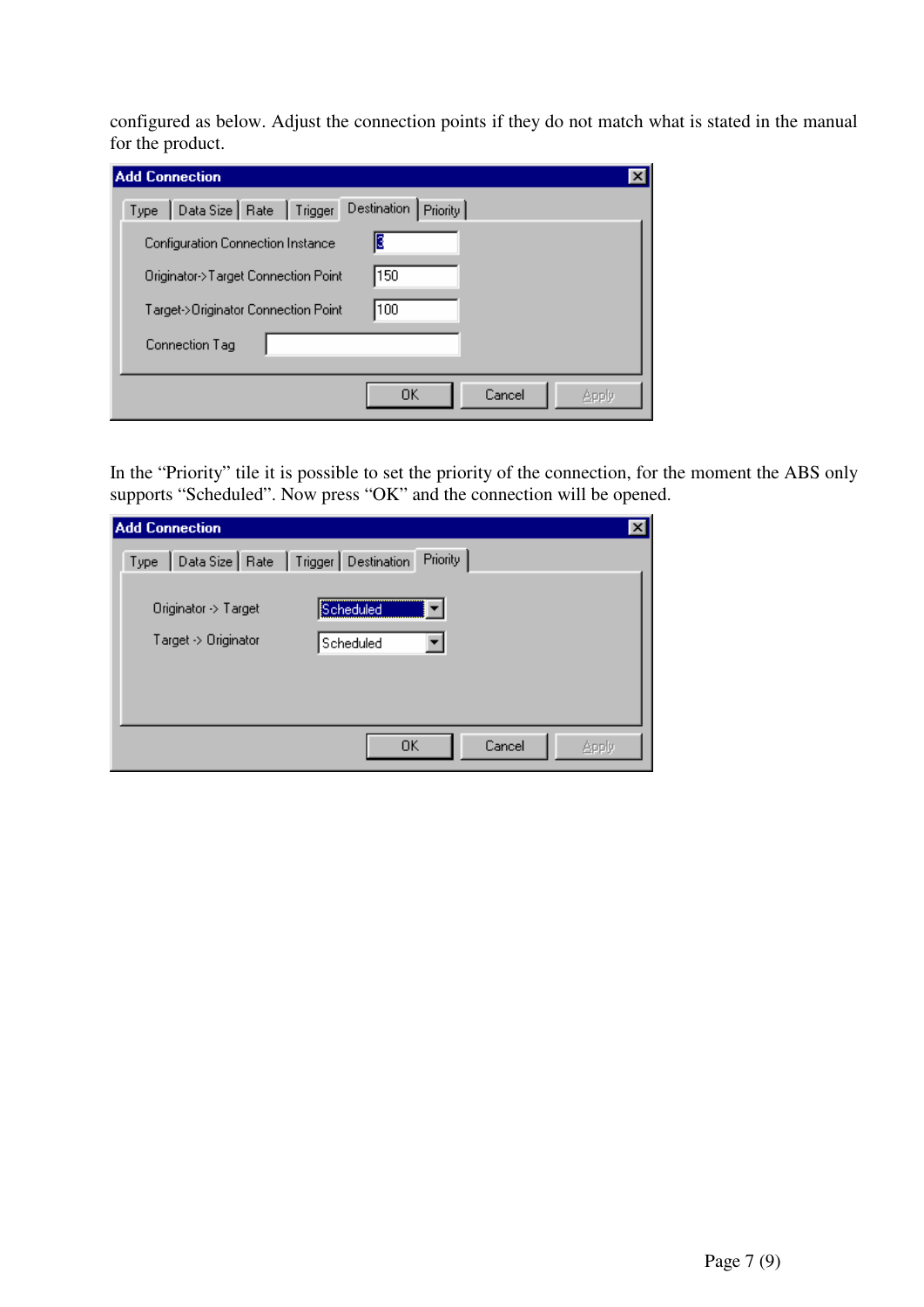| <b>EIPScan Test Tool - Untitled</b>                                                                                                                                                                                                                                                      |                                                                                                                                                                                                                      |                                                   |
|------------------------------------------------------------------------------------------------------------------------------------------------------------------------------------------------------------------------------------------------------------------------------------------|----------------------------------------------------------------------------------------------------------------------------------------------------------------------------------------------------------------------|---------------------------------------------------|
| View Network Request 1/0<br>File<br>Help<br>e H<br>⊹Ŝ                                                                                                                                                                                                                                    |                                                                                                                                                                                                                      |                                                   |
| <b>DIXI</b><br>Request (all fields, but IP addresses are in hex):<br>Send Request to:<br>Service (hex)<br>Class (hex)<br>Attribute (hex)<br>Instance (hex)<br>Member (hex)<br>Symbol Tag<br>Request Data. Each byte is a 2 char hex<br>value, separated by a space (i.e. 0a 26 f9).<br>Ħ | EIPScan Test Tool<br>s<br>Host: 10.10.14.22<br>Ethernet HMS AnyBus Board<br>⊕∥⊛∣<br>⊕<br>⊕<br>⊕<br>mmm<br>15 14 13 12 11 10 9<br>$\overline{z}$<br>8<br>ञ्जञञञञञञञञञञञञञञञञञञञञञञञ<br>10.10.14.225<br>$\blacksquare$ | ⊕<br>6<br>5<br>3.<br>2<br>4<br>$\mathbf{1}$<br>0. |
| Response                                                                                                                                                                                                                                                                                 |                                                                                                                                                                                                                      |                                                   |
| Response Size (decimal)                                                                                                                                                                                                                                                                  |                                                                                                                                                                                                                      |                                                   |
| $\blacktriangle$                                                                                                                                                                                                                                                                         | OO.<br>00 00 00 00 00 00 00 00 00 00 00 00 00                                                                                                                                                                        |                                                   |
| 흼<br>Timestamp<br>Message<br>16:00:34:360<br>Ethernet/IP Scanner Library is online<br>16:07:39:480<br>New connection opened with Instance 1<br>$\blacktriangleleft$                                                                                                                      |                                                                                                                                                                                                                      | $\blacktriangleright$                             |
| Ready                                                                                                                                                                                                                                                                                    |                                                                                                                                                                                                                      | NUM<br>n                                          |

This is how the screen on the ESTT looks if the connection has been opened.